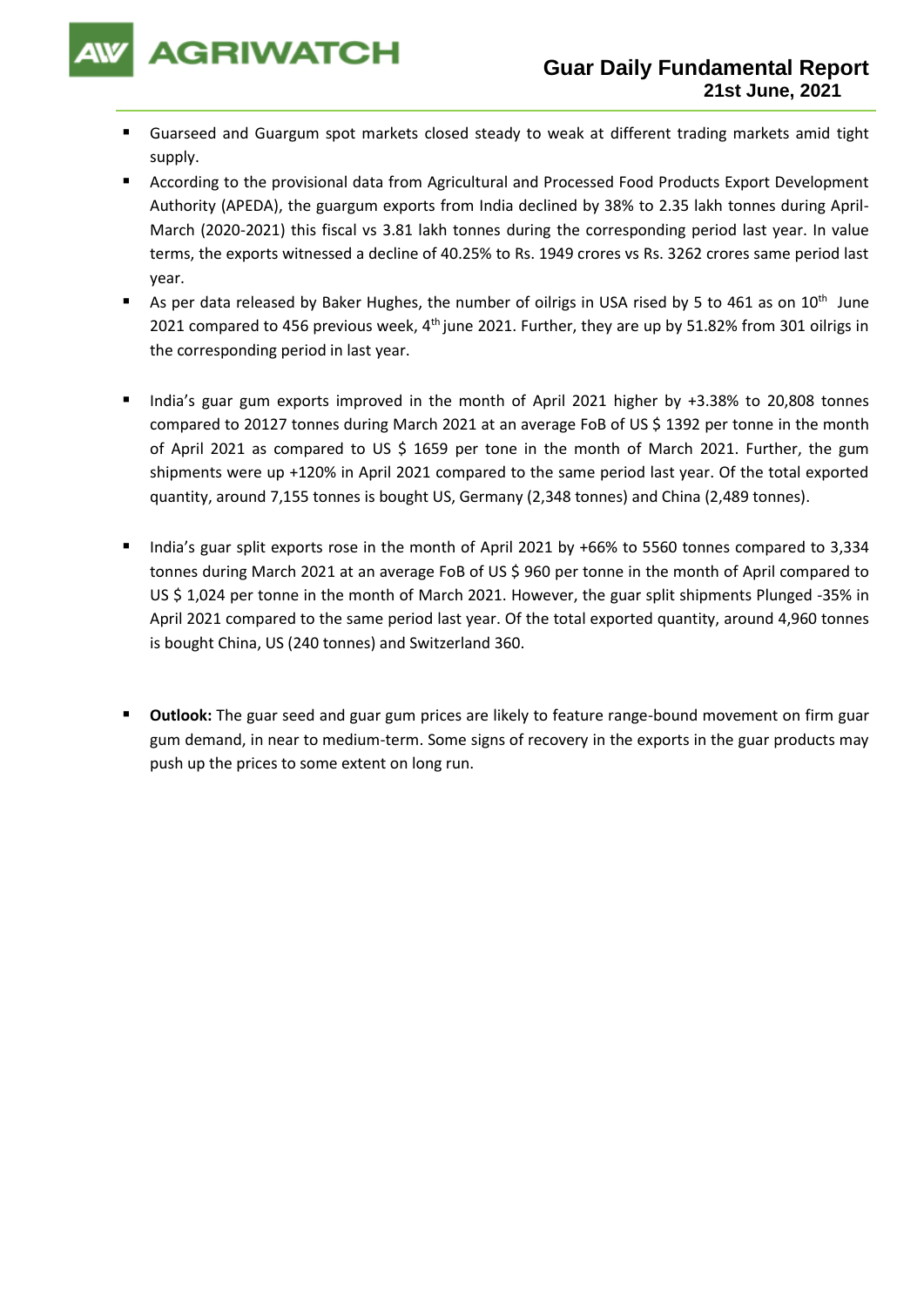

**21st June, 2021**

| NCDEX-FUTURES MARKET - Guar Seed |         |      |      |      |              |               |         |       |          |
|----------------------------------|---------|------|------|------|--------------|---------------|---------|-------|----------|
| <b>Contract</b>                  | +/-     | Open | High | Low  | <b>Close</b> | <b>Volume</b> | Change  | ΟI    | Change   |
| $Jun-21$                         | $-0.67$ | 4037 | 4045 | 4005 | 4037         | 8990          | $-8930$ | 51995 | 51885    |
| <b>Jul-21</b>                    | $-0.61$ | 4093 | 4108 | 4068 | 4101         | 2180          | 6810    | 7010  | $-44985$ |

| NCDEX-FUTURES MARKET- Guar Gum |         |      |             |      |              |               |         |           |           |
|--------------------------------|---------|------|-------------|------|--------------|---------------|---------|-----------|-----------|
| <b>Contract</b>                | +/-     | Open | <b>High</b> | Low  | <b>Close</b> | <b>Volume</b> | Change  | <b>OI</b> | Change    |
| $Jun-21$                       | $-0.39$ | 6199 | 6236        | 6159 | 6212         | 4070          | $-4030$ | 51020     | 50,970    |
| <b>Jul-21</b>                  | $-0.55$ | 6292 | 6319        | 6250 | 6310         | 930           | 3140    | 6195      | $-44,825$ |

| <b>Guar seed Stock Position &amp; EDD:</b> |              |                          |                    |            |  |  |  |
|--------------------------------------------|--------------|--------------------------|--------------------|------------|--|--|--|
|                                            | <b>Demat</b> | <b>In-Process</b>        | Total              | <b>EDD</b> |  |  |  |
| <b>Stocks</b>                              | 18-Jun-21    | 18-Jun-21                | $18 - Jun -$<br>21 | 14-Jun-21  |  |  |  |
| <b>Bikaner</b>                             | 21433        | 40                       | 21473              | 22184      |  |  |  |
| <b>Deesa</b>                               |              | ٠                        | $\Omega$           | $\Omega$   |  |  |  |
| Sri Ganganagar                             | 2611         | $\overline{\phantom{0}}$ | 2611               | 2990       |  |  |  |
| <b>Jodhpur</b>                             | 1124         |                          | 1124               | 1124       |  |  |  |
| <b>Nokha</b>                               |              | ۰                        | ٠                  | -          |  |  |  |

| <b>Guar Gum Stock Position &amp; EDD:</b> |                |                   |                    |                  |  |  |  |
|-------------------------------------------|----------------|-------------------|--------------------|------------------|--|--|--|
|                                           | <b>Demat</b>   | <b>In-Process</b> | <b>Total</b>       | <b>EDD</b>       |  |  |  |
| <b>Stocks</b>                             | 18-Jun-21      | 18-Jun-21         | $18 - Jun -$<br>21 | 14-Jun-21        |  |  |  |
| Deesa                                     |                | 0                 | $\Omega$           | $\Omega$         |  |  |  |
| <b>Bikaner</b>                            | 2742           | $\overline{0}$    | 2742               | 2574             |  |  |  |
| Jodhpur                                   | 11011          | 0                 | 11011              | 10927            |  |  |  |
| <b>Nokha</b>                              | 3740           | 20                | 3760               | 3940             |  |  |  |
| Sri Ganganagar                            | 667            | 0                 | 667                | 667              |  |  |  |
|                                           |                |                   |                    | <b>19-Jun-21</b> |  |  |  |
| <b>Churi and Korma Prices:</b>            |                |                   | 19-Jun-21          |                  |  |  |  |
| <b>Commodity</b>                          | <b>Center</b>  |                   | Rs./75 kg.         |                  |  |  |  |
| <b>Churi</b>                              | Jodhpur        |                   | <b>NR</b>          |                  |  |  |  |
| <b>Korma</b>                              | Jodhpur        |                   | N <sub>R</sub>     |                  |  |  |  |
| <b>Churi</b>                              | Sri Ganganagar | <b>NR</b>         |                    |                  |  |  |  |
| Korma                                     | Sri Ganganagar |                   |                    | <b>NR</b>        |  |  |  |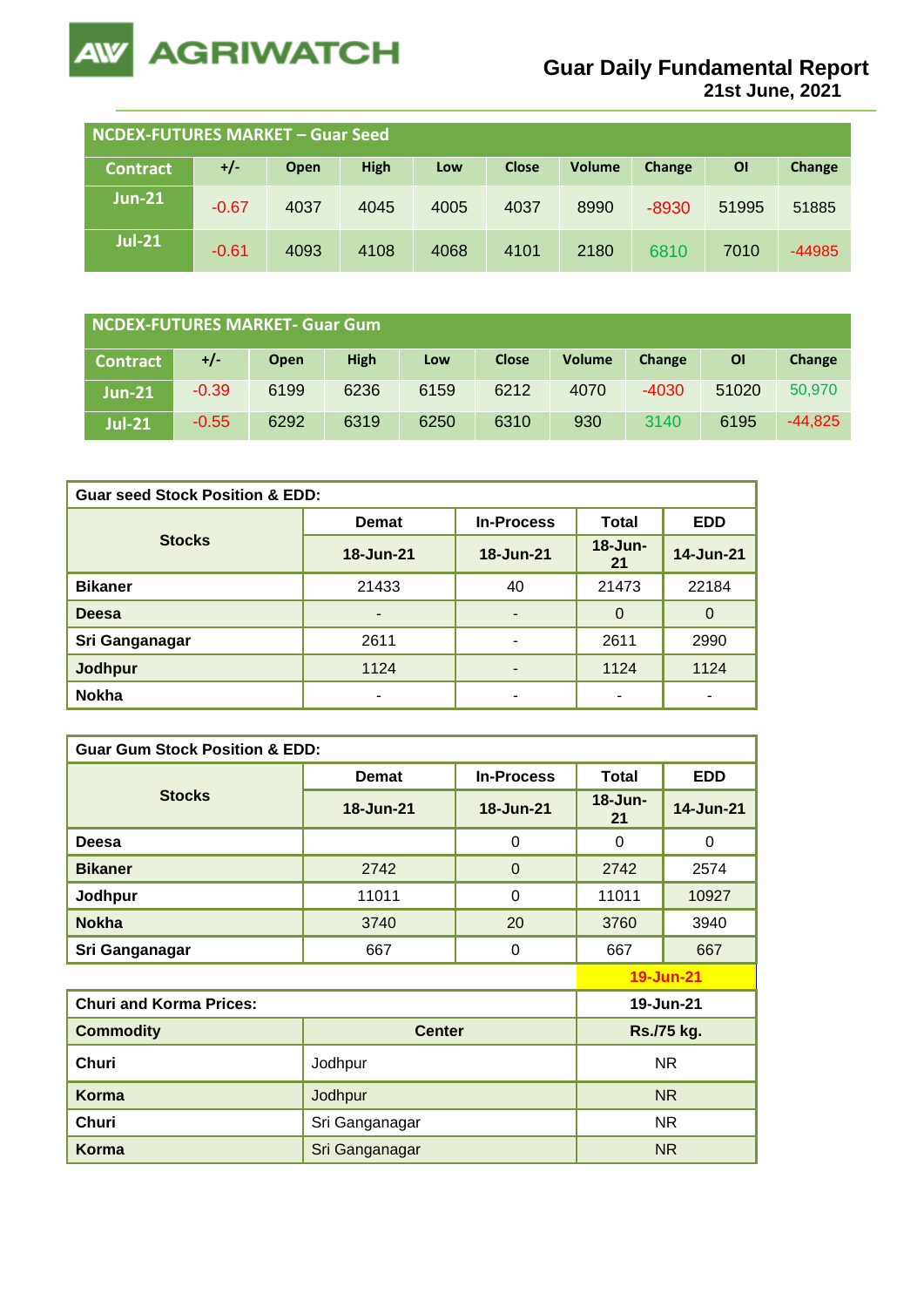

| <b>Guar Export Prices:</b>         | 19-Jun-21                   | 19-Jun-21     |                |
|------------------------------------|-----------------------------|---------------|----------------|
|                                    | <b>Variety</b>              | Value (Rs/Kg) | Value (\$/MT)  |
| <b>Guargum/Split (Mundra Port)</b> |                             | <b>NR</b>     | N <sub>R</sub> |
|                                    | 200 Mesh 5000<br>CPS        | <b>NR</b>     | NR.            |
| <b>Guargum Powder</b>              | 200 Mesh 3500<br><b>CPS</b> | <b>NR</b>     | N <sub>R</sub> |
|                                    | Meal 40%                    | <b>NR</b>     | <b>NR</b>      |
| <b>Guargum Meal</b>                | Meal $50\%$                 | <b>NR</b>     | N <sub>R</sub> |

| <b>Guar Seed Prices at Key Spot Markets:</b> |                 |                           |                    |                        |                                                                                                                                                                                                                                                                                                                                                             |  |  |  |
|----------------------------------------------|-----------------|---------------------------|--------------------|------------------------|-------------------------------------------------------------------------------------------------------------------------------------------------------------------------------------------------------------------------------------------------------------------------------------------------------------------------------------------------------------|--|--|--|
| <b>Commodity</b>                             |                 |                           |                    | <b>Prices (Rs/Qtl)</b> | <b>Change</b>                                                                                                                                                                                                                                                                                                                                               |  |  |  |
| <b>Guar Seed</b>                             | <b>District</b> | <b>Centre</b>             | $19 - Jun -$<br>21 | 18-Jun-<br>21          |                                                                                                                                                                                                                                                                                                                                                             |  |  |  |
|                                              | Jodhpur         | Jodhpur (Loose)           | 3850               | 3850                   | <b>Unch</b>                                                                                                                                                                                                                                                                                                                                                 |  |  |  |
|                                              |                 | Jodhpur(Delivery)         | 4043               | 4043                   | <b>Unch</b><br><b>Unch</b><br><b>Unch</b><br>$\blacksquare$<br>$\blacksquare$<br>$-20$<br>20<br>21<br>$\blacksquare$<br>$\blacksquare$<br>$\blacksquare$<br>$\blacksquare$<br>$\blacksquare$<br>$\blacksquare$<br>$\blacksquare$<br>$\blacksquare$<br>$\blacksquare$<br>$\blacksquare$<br>$\blacksquare$<br>$\blacksquare$<br>$-50$<br>$-53$<br><b>Unch</b> |  |  |  |
|                                              |                 | Sri-Ganganagar(Loose)     | 3850               | 3850                   |                                                                                                                                                                                                                                                                                                                                                             |  |  |  |
|                                              |                 | Sri-Ganganagar (Delivery) | 4000               | 4000                   |                                                                                                                                                                                                                                                                                                                                                             |  |  |  |
|                                              | Sri-Ganganagar  | Rawla (Loose)             | <b>NR</b>          | <b>NR</b>              |                                                                                                                                                                                                                                                                                                                                                             |  |  |  |
|                                              |                 | Gharsana (Loose)          | <b>NA</b>          | <b>NA</b>              |                                                                                                                                                                                                                                                                                                                                                             |  |  |  |
|                                              |                 | Raisinghnagar (Loose)     | 3850               | 3870                   |                                                                                                                                                                                                                                                                                                                                                             |  |  |  |
|                                              |                 | Bikaner (Loose)           | 3850               | 3830                   |                                                                                                                                                                                                                                                                                                                                                             |  |  |  |
|                                              |                 | Bikaner (Delivery)        | 4043               | 4022                   |                                                                                                                                                                                                                                                                                                                                                             |  |  |  |
|                                              |                 | Nokha(Loose)              | Closed             | 3925                   |                                                                                                                                                                                                                                                                                                                                                             |  |  |  |
| Rajasthan                                    | <b>Bikaner</b>  | Nokha (Delivery)          | closed             | 4121                   |                                                                                                                                                                                                                                                                                                                                                             |  |  |  |
|                                              |                 | Khajuwala (Loose)         | Closed             | 3850                   |                                                                                                                                                                                                                                                                                                                                                             |  |  |  |
|                                              |                 | Khajuwala (Delivery)      | Closed             | 4043                   |                                                                                                                                                                                                                                                                                                                                                             |  |  |  |
|                                              |                 | Lunkaransar (Loose)       | Closed             | 3850                   |                                                                                                                                                                                                                                                                                                                                                             |  |  |  |
|                                              |                 | Hanumangarh (Loose)       | <b>NA</b>          | <b>NA</b>              |                                                                                                                                                                                                                                                                                                                                                             |  |  |  |
|                                              |                 | Hanumangarh (Delivery)    | <b>NA</b>          | <b>NA</b>              |                                                                                                                                                                                                                                                                                                                                                             |  |  |  |
|                                              | Hanumangarh     | Nohar (Loose)             | <b>NR</b>          | <b>NR</b>              |                                                                                                                                                                                                                                                                                                                                                             |  |  |  |
|                                              |                 | Pilibanga (Loose)         | <b>NA</b>          | <b>NA</b>              |                                                                                                                                                                                                                                                                                                                                                             |  |  |  |
|                                              | <b>Nagaur</b>   | Nagaur (Loose)            | <b>NR</b>          | <b>NR</b>              |                                                                                                                                                                                                                                                                                                                                                             |  |  |  |
|                                              | <b>Churu</b>    | Churu (Delivery)          | <b>NA</b>          | <b>NA</b>              |                                                                                                                                                                                                                                                                                                                                                             |  |  |  |
|                                              | <b>Alwar</b>    | Alwar (Loose)             | <b>NR</b>          | <b>NR</b>              |                                                                                                                                                                                                                                                                                                                                                             |  |  |  |
|                                              | <b>Hisar</b>    | Adampur (Loose)           | 3800               | 3850                   |                                                                                                                                                                                                                                                                                                                                                             |  |  |  |
| Haryana                                      |                 | Adampur (Delivery)        | 3990               | 4043                   |                                                                                                                                                                                                                                                                                                                                                             |  |  |  |
|                                              | <b>Bhiwani</b>  | Bhiwani (Delivery)        | 4100               | 4100                   |                                                                                                                                                                                                                                                                                                                                                             |  |  |  |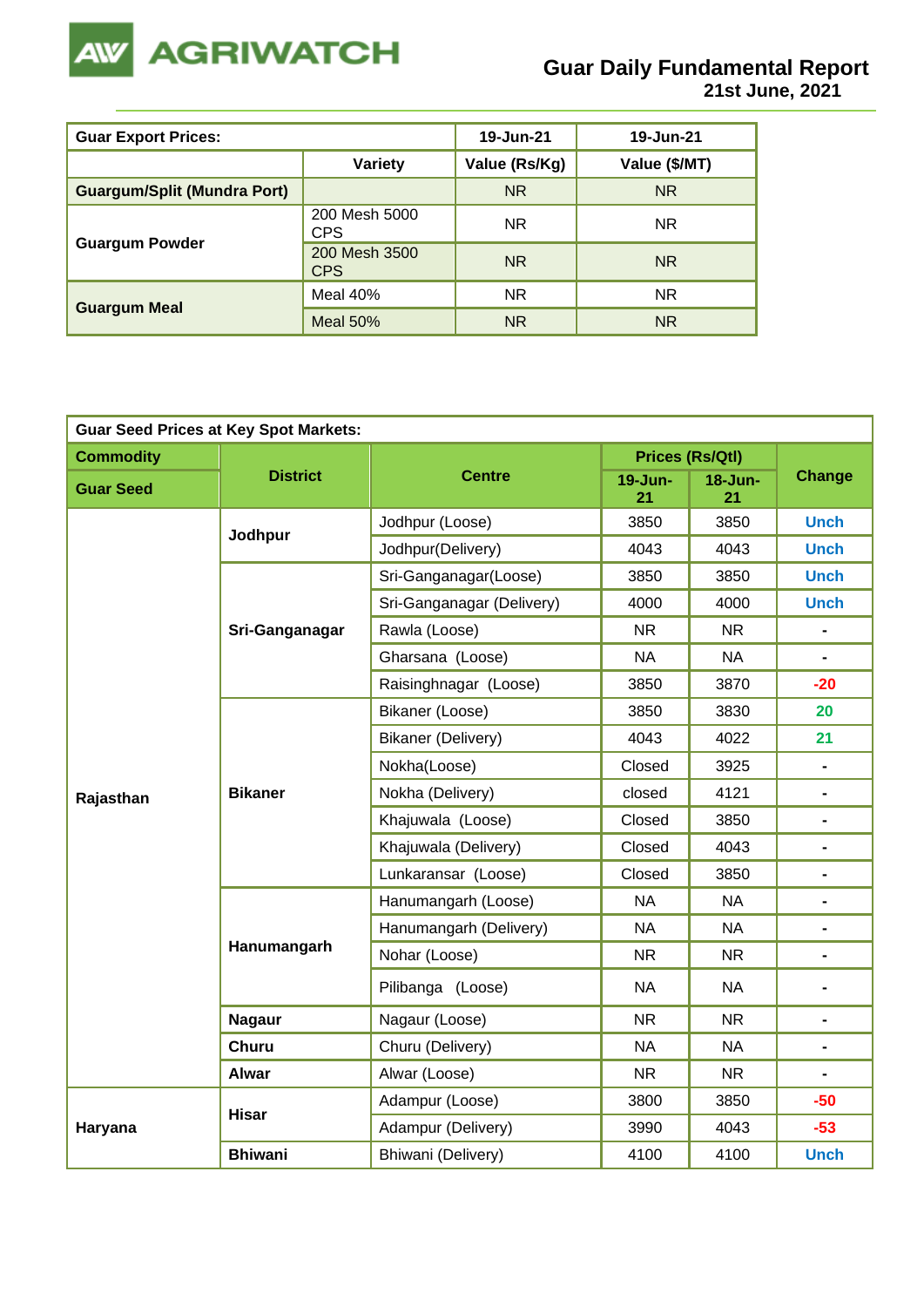

**21st June, 2021**

|                       |                    | Siwani (Loose)      | 4025      | 4025      | <b>Unch</b>                  |
|-----------------------|--------------------|---------------------|-----------|-----------|------------------------------|
|                       | <b>Sirsa</b>       | Sirsa (Loose)       | 3850      | 3850      | <b>Unch</b>                  |
|                       |                    | Dhabwali (Loose)    | <b>NA</b> | <b>NA</b> |                              |
|                       |                    | Dhabwali (Delivery) | <b>NA</b> | <b>NA</b> | $\blacksquare$               |
|                       |                    | Ellanabad (Loose)   | <b>NR</b> | <b>NR</b> | $\blacksquare$               |
|                       | Fatehabad          | Fatehabad (Loose)   | 3850      | 3850      | <b>Unch</b>                  |
|                       | <b>Banaskantha</b> | Deesa (Loose)       | <b>NA</b> | <b>NA</b> | $\qquad \qquad \blacksquare$ |
|                       | Patan              | Patan (Loose)       | 3500      | 3645      | $-145$                       |
| Gujarat               | Rajkot             | Rajkot (Loose)      | 3800      | 3675      | 125                          |
|                       | Jamnagar           | Dhrol (Loose)       | <b>NA</b> | <b>NA</b> | $\blacksquare$               |
| <b>Madhya Pradesh</b> | <b>Gwalior</b>     | Dabra (Loose)       | <b>NR</b> | <b>NR</b> | $\blacksquare$               |
| <b>Guar Gum</b>       |                    |                     |           |           |                              |
|                       | Jodhpur            | Jodhpur             | 6300      | 6250      | 50                           |
| Rajasthan             | <b>Alwar</b>       | Alwar               | <b>NR</b> | <b>NR</b> | $\blacksquare$               |
|                       | Hanumangarh        | Nohar               | <b>NR</b> | <b>NR</b> | $\blacksquare$               |
| Haryana               | <b>Bhiwani</b>     | Bhiwani             | 6350      | 6350      | <b>Unch</b>                  |
|                       |                    | <b>Sirsa</b>        | 6400      | 6400      | <b>Unch</b>                  |
|                       | <b>Sirsa</b>       | Dhabwali            | <b>NA</b> | <b>NA</b> |                              |
|                       |                    | Ellanabad           | <b>NR</b> | <b>NR</b> | $\blacksquare$               |
|                       | Fatehabad          | Fatehabad           | 6350      | 6300      | 50                           |

| <b>Guar Seed Arrivals in Key Centers</b> |                 |                                                                                                               |                            |                                                                                                                                                   |                |  |  |  |
|------------------------------------------|-----------------|---------------------------------------------------------------------------------------------------------------|----------------------------|---------------------------------------------------------------------------------------------------------------------------------------------------|----------------|--|--|--|
| <b>Commodity</b>                         |                 |                                                                                                               | <b>Arrivals (Quintals)</b> |                                                                                                                                                   |                |  |  |  |
| <b>Guar Seed</b>                         | <b>District</b> | <b>Centre</b>                                                                                                 | $19 - Jun -$<br>21         | 18-Jun-<br>21                                                                                                                                     | Change         |  |  |  |
|                                          | Jodhpur         | Jodhpur                                                                                                       | <b>NA</b>                  | <b>NA</b>                                                                                                                                         | $\blacksquare$ |  |  |  |
|                                          |                 | Sri-Ganganagar                                                                                                | 300                        | 300                                                                                                                                               | <b>Unch</b>    |  |  |  |
|                                          |                 | Rawla                                                                                                         | <b>NR</b>                  | NR                                                                                                                                                | $\blacksquare$ |  |  |  |
|                                          | Sri-Ganganagar  | Gharsana                                                                                                      | <b>NA</b>                  | <b>NA</b>                                                                                                                                         | $\blacksquare$ |  |  |  |
|                                          |                 | Raisinghnagar                                                                                                 | 50                         | 30                                                                                                                                                | 20             |  |  |  |
|                                          |                 | <b>Bikaner</b>                                                                                                | 200                        | 250                                                                                                                                               | $-50$          |  |  |  |
|                                          |                 | Nokha                                                                                                         | Closed                     | 150                                                                                                                                               | $\blacksquare$ |  |  |  |
| Rajasthan                                | <b>Bikaner</b>  | Khajuwala                                                                                                     | Closed                     | 400                                                                                                                                               | $\blacksquare$ |  |  |  |
|                                          |                 | Lunkaransar                                                                                                   | Closed                     | 500<br>$\blacksquare$<br><b>NA</b><br>$\blacksquare$<br><b>NR</b><br>$\blacksquare$<br><b>NA</b><br>$\blacksquare$<br><b>NR</b><br>$\blacksquare$ |                |  |  |  |
|                                          |                 | Hanumangarh                                                                                                   | <b>NA</b>                  |                                                                                                                                                   |                |  |  |  |
|                                          | Hanumangarh     | Nohar                                                                                                         | <b>NR</b>                  |                                                                                                                                                   |                |  |  |  |
|                                          |                 | Pilibanga<br><b>NA</b><br>Nagaur<br>NR.<br>Churu<br><b>NA</b><br><b>NA</b><br><b>NR</b><br><b>NR</b><br>Alwar |                            |                                                                                                                                                   |                |  |  |  |
|                                          | <b>Nagaur</b>   |                                                                                                               |                            |                                                                                                                                                   |                |  |  |  |
|                                          | <b>Churu</b>    |                                                                                                               |                            |                                                                                                                                                   | $\blacksquare$ |  |  |  |
|                                          | <b>Alwar</b>    |                                                                                                               |                            |                                                                                                                                                   | $\blacksquare$ |  |  |  |